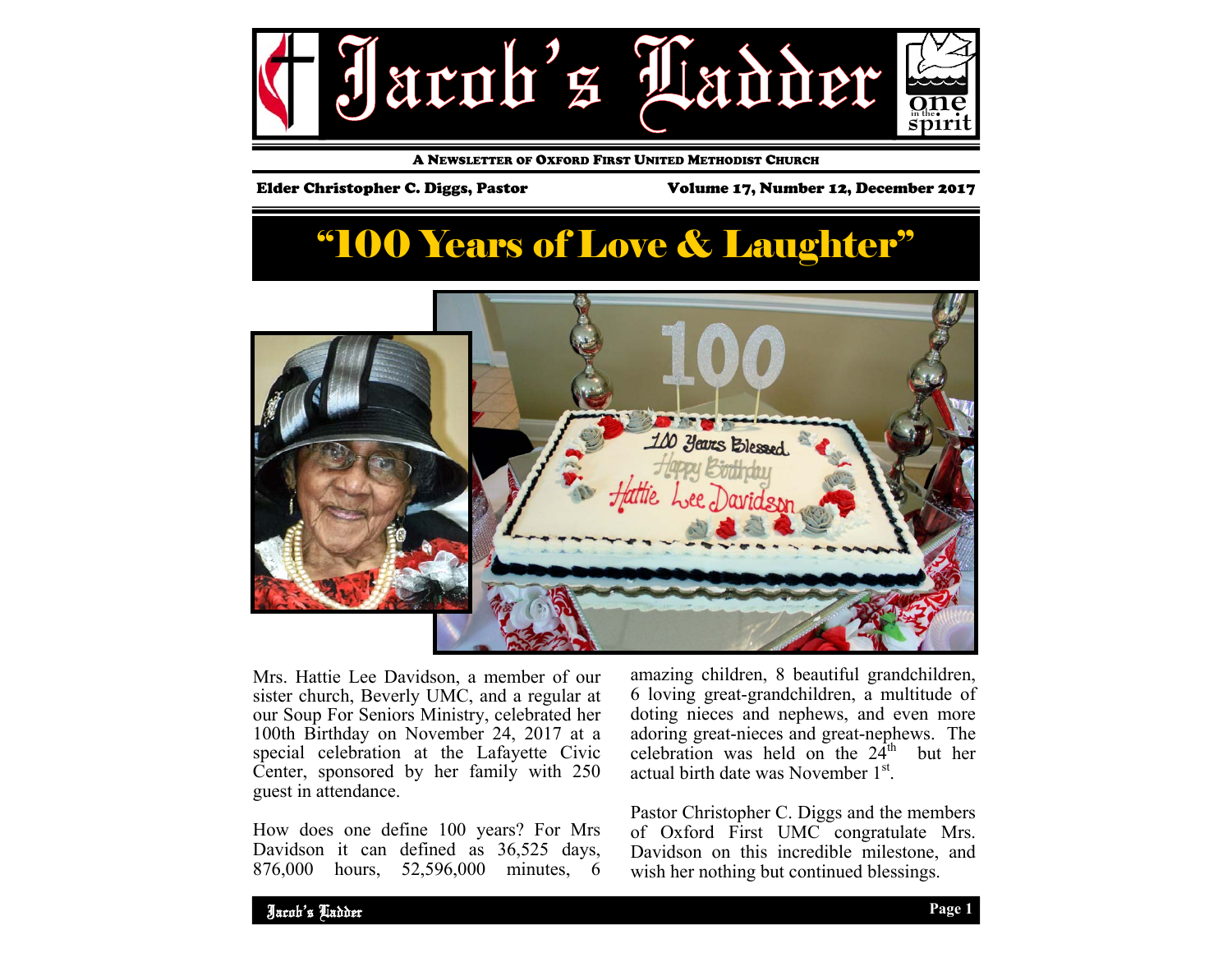

Oxford First UMC now has Children's Church every first through third Sunday. Children's Ministry leaders are Lecha Diggs (pictured above), Minnie Milliner, Marilyn Barnes and Terrica Milliner.



Chauncey Pegues received her High School Equivalency Diploma in September 2017. Chauncey wrote this about her experience in the Oxford First/Lafayette County Literacy Council ABLE Program:

My involvement with the ABLE program was didactic (a learning experience). Barbara Wortham made it even more worth the

while. She gives you that drive to come back and not give up. The learning tactics she gives you in the classroom setting is more than enough. Overall, I loved every minute of my experience. I came to better myself, learn, and accomplish my dream. My goal is the attend Northwest Ms. Community College in January 2018 for Cosmetology and later on pursue a degree in Social Work. This is the best early Christmas present I could ever have. I also worked to show my children to never give up on your dreams and to keep God first. Also, most importantly, have faith in yourself and believe



## Free Legal Clinic



LLC, for a **Will and Estate Planning** On Saturday, November 4<sup>th</sup>, Oxford First UMC partnered with Red Cloud Law Firm, **Seminar**. It was very informative, and we thank Attorneys Charles and Nathan Yow for taking the time to come and share with us.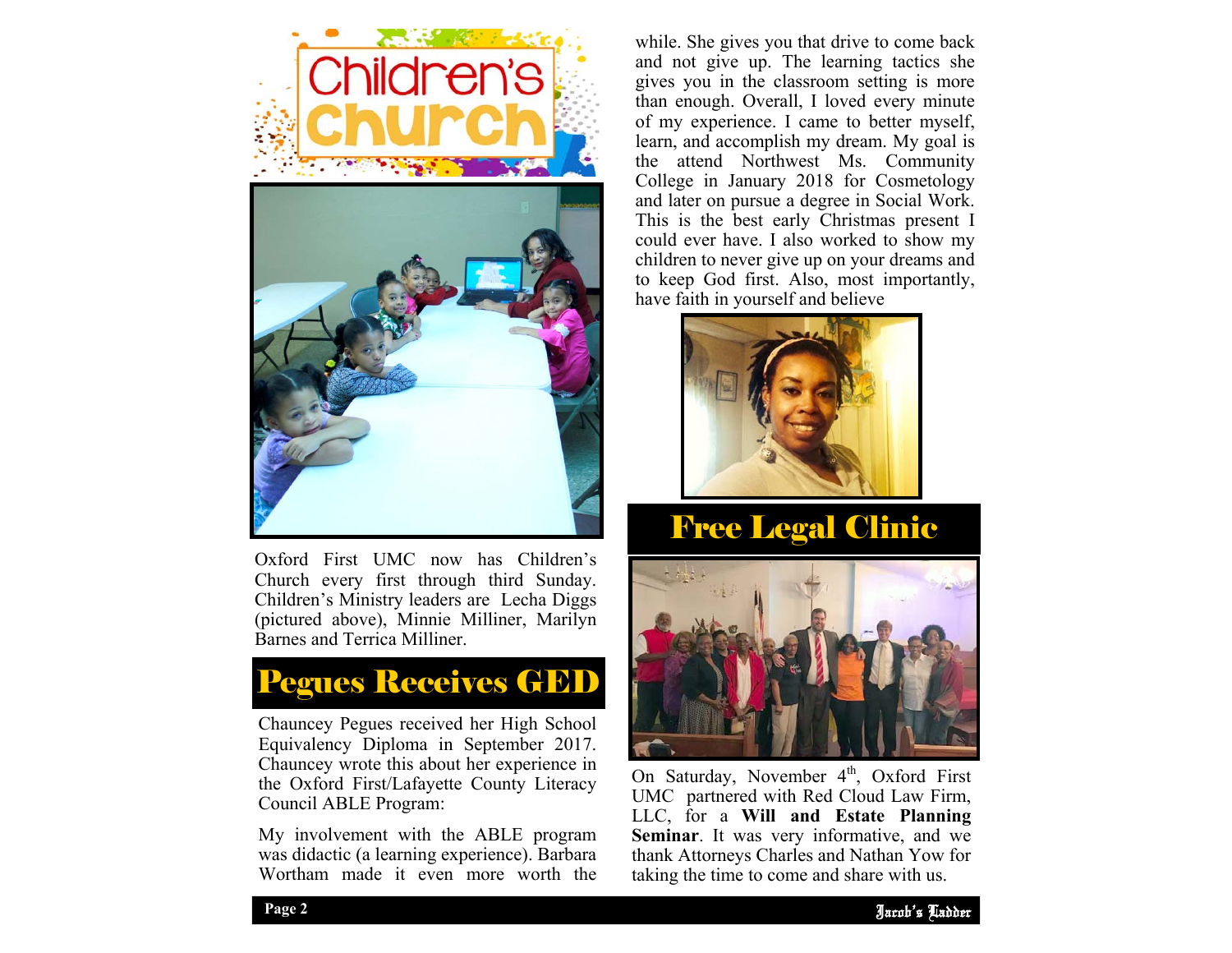## What A Day at Oxford First

This is what happens when God does something different. On Sunday November 5<sup>th</sup>, Pastor Diggs preached a challenging Word: "Are you ready to be exalted?"

(JOSHUA  $3:7-17$ ) "God is ready to take us to the next level, but we don't want to do anything to get there. We become lazy and stagnant, expecting God to come to us. In order to be exalted, reach higher heights, and do things we've never done before, we have

to change our route, obey God, recognize our seasons, make sacrifices, and trust God to lead us."

Bro. Lorenzo Searcy (pictured below center with Min. Bush and Pastor Diggs) was welcomed back home as a new member, and the men gathered at the altar in prayer. To God be the Glory!



Jacob's Ladder **Page 3**